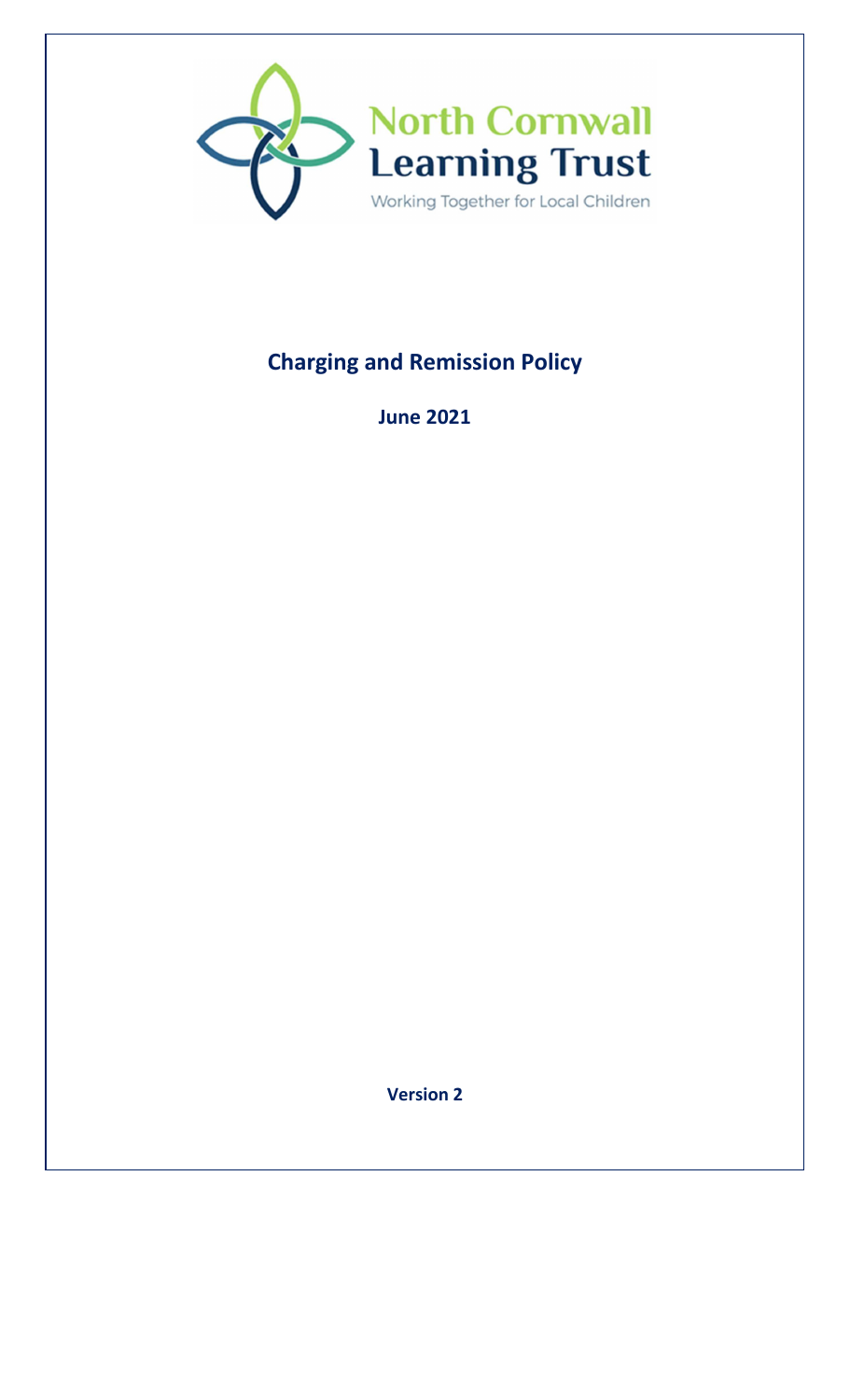## **Purpose of Policy**

The purpose of this policy is to set out what charges can and cannot be made to pupils for activities in North Cornwall Learning Trust academies. The policy has been drawn up in accordance with Sections 449-462 of The Education Act 1996 which sets out the law regarding what charges can and cannot be made for activities in schools maintained by local authorities which also apply to the Academy Trust as set out in our Funding Agreement with the Secretary of State.

## **Circumstances where no Charge is made No charge will be made for:**

#### **Education in School**

1. Education provided wholly or mainly during school hours.

2. Admission to school for children of compulsory school age.

3. Activities that are part of the entitlement curriculum1 for all pupils, or are part of a prescribed examination syllabus, or part of Religious Education.

4. The supply of any materials, books and instruments or other equipment that are a requirement of the entitlement curriculum.

#### **Transport**

5. Transporting registered pupils to or from the academy premises, where the local authority has a statutory obligation to provide transport.

6. Transporting registered pupils to other premises where the academy or local authority has arranged for pupils to be educated.

7. Transport that enables a pupil to meet an examination requirement when they have been prepared for that examination at the academy.

8. Transport provided in connection with an educational visit, which is part of the entitlement curriculum.

#### **Residential visits**

9. Education provided on any visit that takes place during school hours.

10. Education provided on any visit that takes place outside school hours if it is part of the entitlement curriculum, or part of a syllabus for a prescribed public examination that the pupil is being prepared for at the school, or part of religious education.

#### **Music Tuition**

11. Children learning to play musical instruments as part of the entitlement curriculum; or part of a syllabus for a prescribed public examination that the pupil is being prepared for by the school, or part of religious education;

12. Cost associated with preparing a pupil for an examination.

#### **Examination Fees**

13. Entry for a prescribed public examination if the pupil has been prepared for it at the school.

*1 The 'entitlement curriculum' is the learning activities and experiences that the academy will make available to all or any pupil that is provided wholly or mainly during school hours.* 

*2 The academy does not currently enter pupils for any form of public music examination.* 

*3 The only public examinations that the academy currently enters pupils for are the Key Stage 2 SATs and GCSE and other KS4 examinations.*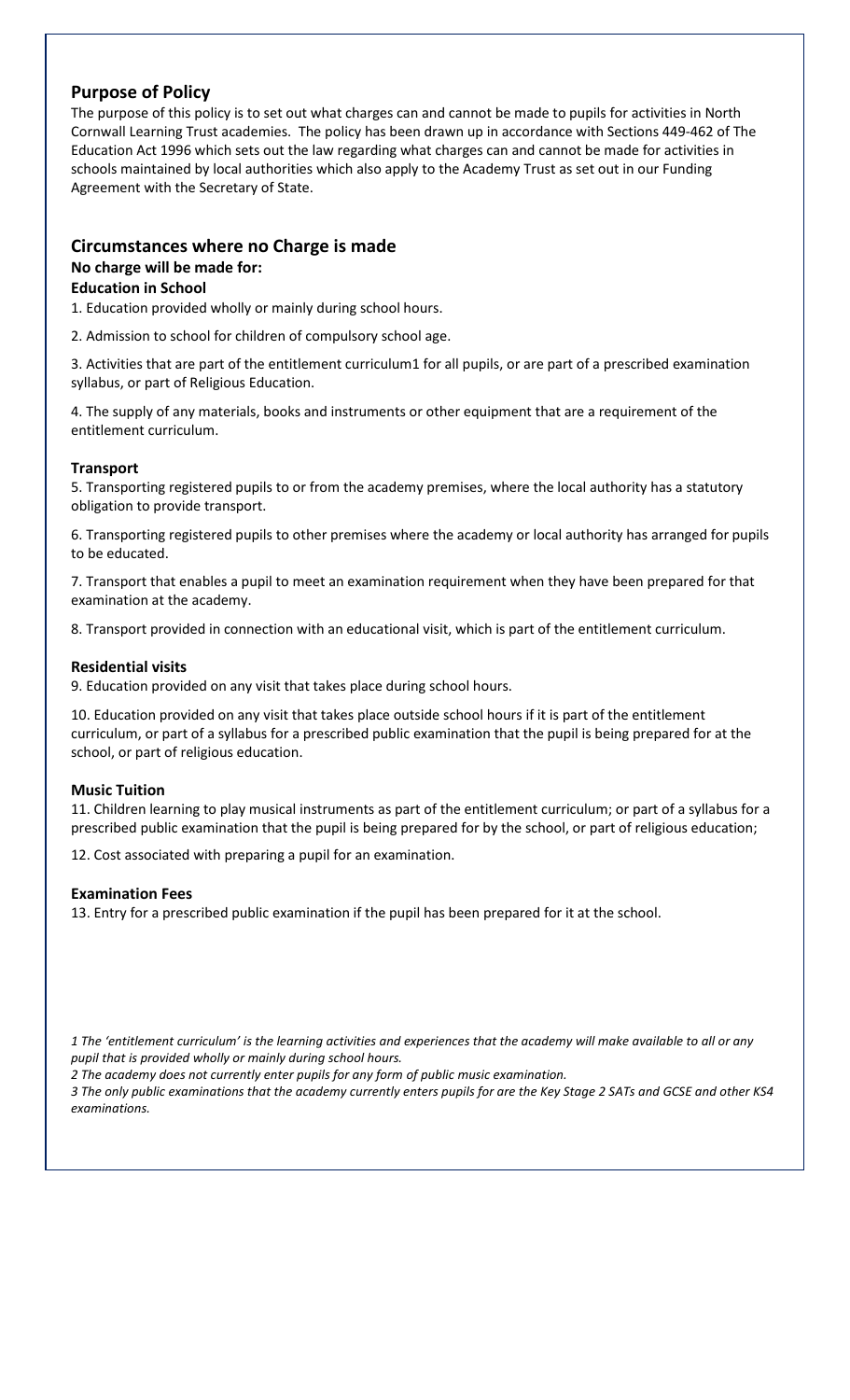## **Circumstances where the School may charge Parents**

### **Optional Extras**

Charges may be made for other activities known as 'optional extras'. Where an optional extra is being provided, a charge may be made for providing materials, books, instruments, equipment or additional staffing (where relevant) as follows:

## **Education**

14. Activities that take place mainly or wholly out of school time if they are not part of the entitlement curriculum, not part of a syllabus for a prescribed public examination that the pupils are being prepared for at the academy and not part of religious education.

15. Materials used in practical subjects and project assignments provided parents have agreed in advance that they or the pupil wish to keep the finished product e.g. ingredients or materials.

### **Nursery**

16. Nursery provision managed by the academy, can be charged to parents for each child's hours outside of their funded entitlement, and must be invoiced and paid for in advance.

## **Wraparound Care**

17. Optional clubs as an extension of the school day, that are managed, operated and staffed by the academy trust such as Breakfast, After School and Holiday clubs at the set hourly rate, and must be invoiced and paid for in advance.

## **Music Tuition**

18. Musical instrument tuition provided to individual pupils or to groups of any size if the teaching of music tuition is not part of the entitlement curriculum.

## **Transport**

19. Transport that is not required to take the pupil to school or to other premises where the academy has arranged for the pupil to be provided with education.

#### **Examination Fees**

20. An examination that is independent of the academy curriculum, but the academy arranges for the pupil to take it.

#### **Board and Lodgings**

21. The cost of board and lodging for residential trips, even when taking place largely during school time.

#### **Voluntary Contributions**

22. Although schools cannot charge for school time activities, voluntary contributions may be sought from parents for activities that supplement the normal academy curriculum.

#### **Requests to parents for voluntary contributions will state that:**

- there is no legal obligation to make a voluntary contribution;
- pupils will not be excluded through parents' inability or unwillingness to pay;
- pupils of parents who cannot contribute will not be treated any differently;
- where there are not enough voluntary contributions to make the activity possible and there is no way to make up the shortfall, the activity will be cancelled.

23. Requests made for voluntary contributions made in respect of individual pupils must not include any element of subsidy for any other pupils wishing to participate in the activity whose parents are unwilling or unable to pay the full charge.

#### **Remissions**